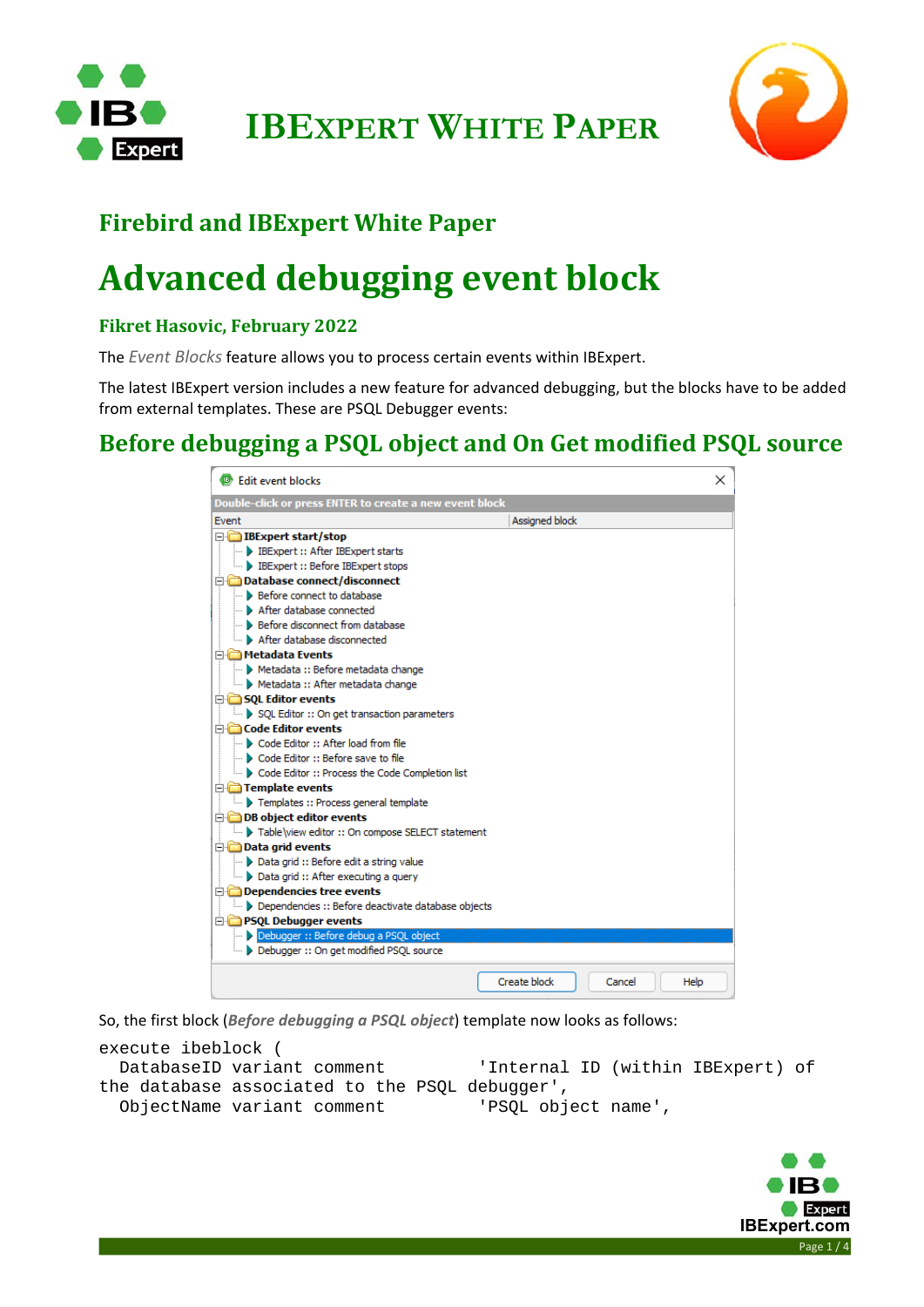



### **IBEXPERT WHITE PAPER**

```
 ObjectType variant comment 'PSQL object type', 
   PSQLSourceIn variant comment 'PSQL object source to debug') 
returns ( 
   PSQLSourceOut variant = null comment 'Modified PSQL source. If NULL or 
empty, value of PSQLSourceIn will be used') 
as 
begin 
   if (ibec_Pos('--$$', PSQLSourceIn) = 0) then 
     Exit; 
  SrcLines = ibec Explode(ibec CRLF(), PSQLSourceIn);
   PSQLSourceOut = ''; 
   foreach (SrcLines as Line key Idx) do 
   begin 
     if (ibec_Pos('--$$', Line) > 0) thenLine = ibec_StringReplace(:Line, '--$$', '', __rfReplaceAll) + ' --
$$'; 
     PSQLSourceOut = PSQLSourceOut || Line || ibec_CRLF(); 
   end; 
end 
       Contact
         as<br>begin<br>if (ibec_Pos(<mark>'--$$'</mark>, PSQLSourceIn) = 0) then<br>Exit:
          SrcLines = ibec_Explode(ibec_CRLP(), PSQLSourceIn);<br>PSQLSourceOut = <mark>M</mark>;<br>foreach (SrcLines as Line key Idx) do
```
And the second one (*On Get modified PSQL source*) template:

roreach (Scillnes as Line Key lox) do<br>
hegin<br>
if (100\_Pos (--200), 11n0) > 0) then<br>
inte = ibeo\_StringReplace(:Line, <sup>x</sup>--22', <sup>x2</sup>, \_rTReplaceAll) + <sup>x</sup>--22';<br>
FSQLSourceOut = FSQLSourceOut || Line || ibeo\_CRLF();<br>
end;<br>

Parameters and Variables | Watches Last Statement Breakpoints Messages Results SQL Editor Messages |<br>Value | Tivoe

```
execute ibeblock ( 
  DatabaseID variant comment 'Internal ID (within IBExpert) of 
the database associated to the PSQL debugger', 
  ObjectName variant comment 'PSQL object name', 
  ObjectType variant comment 'PSQL object type',
```
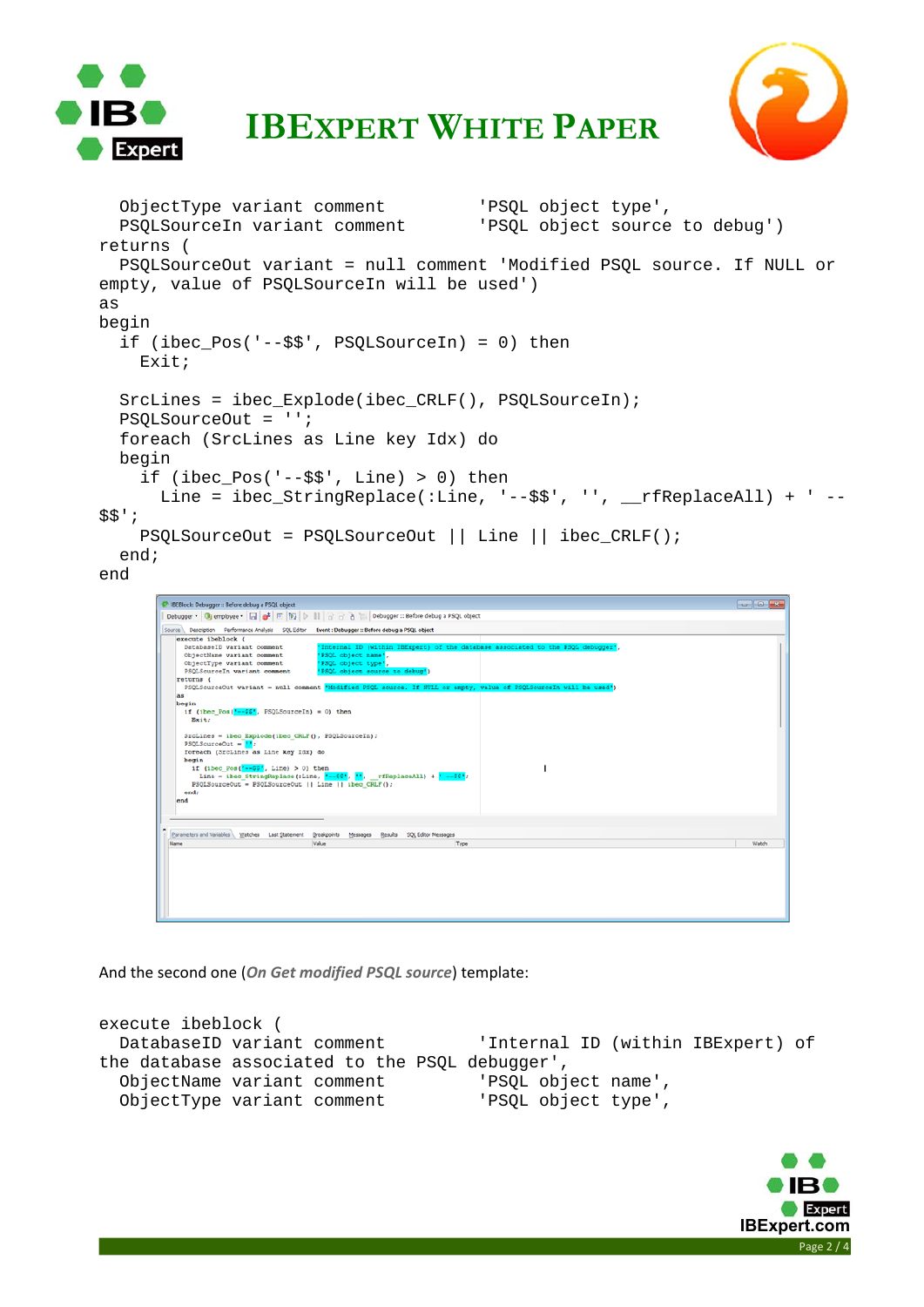



```
IBEXPERT WHITE PAPER
```

```
 PSQLSourceIn variant comment 'PSQL object source to debug') 
returns ( 
   PSQLSourceOut variant = null comment 'Modified PSQL source. If NULL or 
empty, value of PSQLSourceIn will be used') 
as 
begin 
   if (ibec_Pos('--$$', PSQLSourceIn) = 0) then 
     Exit; 
   SrcLines = ibec_Explode(ibec_CRLF(), PSQLSourceIn); 
   PSQLSourceOut = ''; 
   foreach (SrcLines as Line key Idx) do 
   begin 
    if (ibec Pos('--$$', Line) > 0) thenLine = '--\frac{2}{7}; || ibec_StringReplace(:Line, '--\frac{2}{7}; '',
__rfReplaceAll); 
     PSQLSourceOut = PSQLSourceOut || Line || ibec_CRLF(); 
   end; 
end
```

```
C IBEBlock: Debugger :: On get modified PSQL so
  Debugger * | Gli employee * | [2] | a<sup>t</sup> | [7] | b} | | | | a<sup>t</sup> a | | | | Debugger :: On get modified PSQL source
       Expression of the second of the second of the second of the second second and the second second and the second second second control of the second of the second of the second of the second of the second of the second of th
          eturns (<br>PSQLSourceOut variant = null com
                                                                                    ent.
          s<br>egin<br>if (ibec_Pos(<mark>*--20*</mark>, PSQLSourceIn} = 0) then<br>Exit;
          Stellares = iber_Explode(iber_CRLF(), FSQLSourceIn);<br>FSQLSourceOut = \frac{M_1}{n};<br>FSQLSourceOut = \frac{M_2}{n};<br>toreach (Stellares as Line key Idx) do<br>begin<br>if (iber_For-CFP-EXP), Line = \frac{1}{n-2\pi};<br>Line = \frac{n-2\pi}{n-2\f
     Excaveters and Variables | Watches Last Statement Breakpoints Messages Besults SQL Editor Messages Statistics : Plan<br>Value | Type | Type | Type |
```
In practice, this means that you can use the new method of commenting while debugging. To comment you should use following string: ‐‐\$\$. The comment will be removed while in the debugger. For example:

The original source would be something like:

```
create procedure 
returns (id bigint) 
as 
begin 
   for 
     select id
```